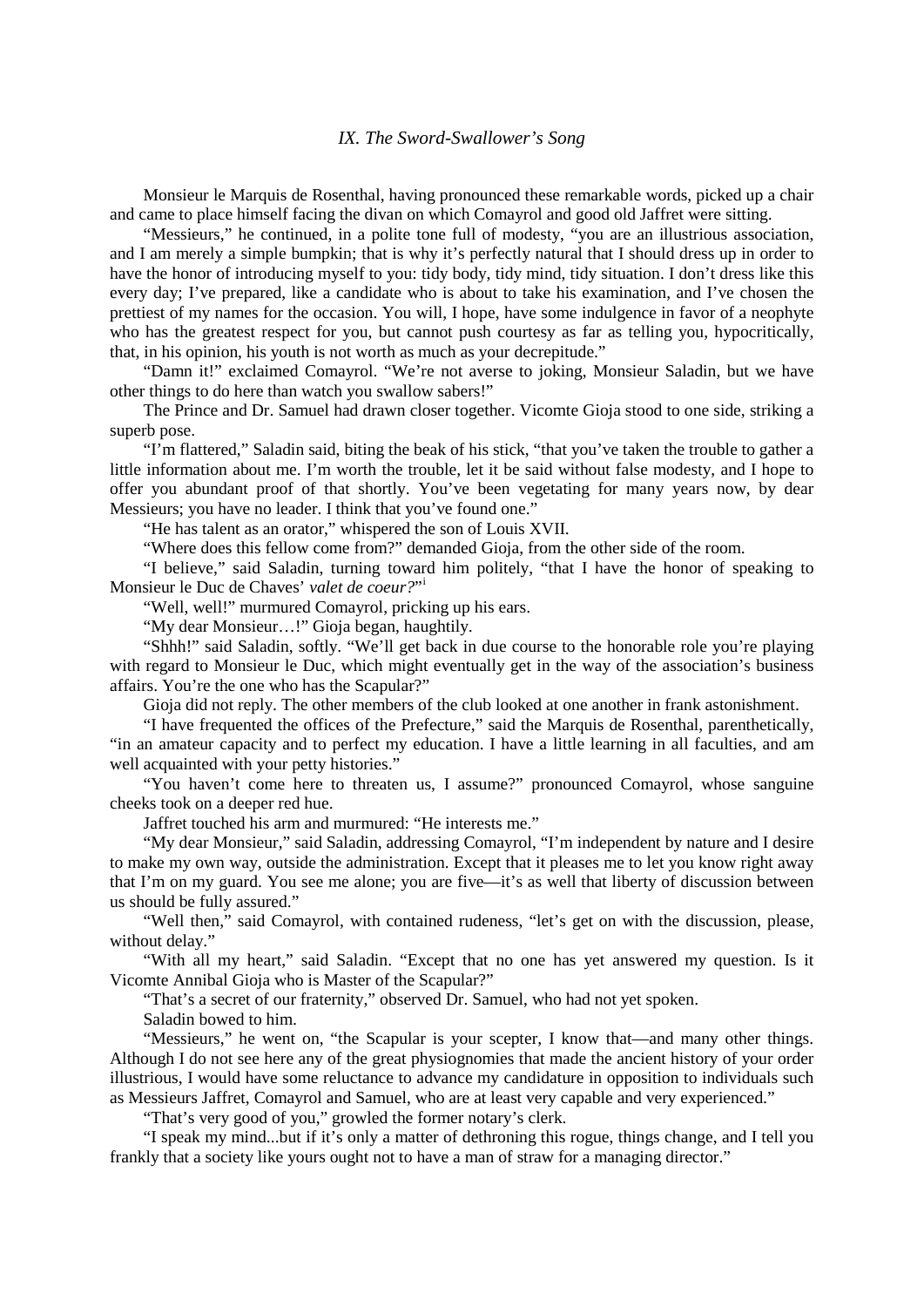Annibal Gioja threw away the newspaper that he had in his hand and took a step toward Saladin. Good old Jaffret stopped him with a gesture, saying: "Let the orator speak, my dear boy."

"Given that," Saladin went on, turning to Gioja, "the orator will talk to you in private whenever you wish."

Good old Jaffret took the floor again. "My dear Monsieur," he said. "I make the observation you that our meetings here are always peaceful."

"It's necessary, my dear Monsieur," Saladin interjected, "that our meetings become fruitful again, as they once were. I'm counting on importing, I ought to tell you, a little of the young and active blood that is in my veins. My intention—why should I hide it from you?—is to restore the great family of the *Habits Noirs*."

There was a stir, as they say in accounts of parliamentary proceedings, and the son of Louis XVII exclaimed, involuntarily: "Listen, damn it! Listen!"

"I've been listening," growled Comayrol. "The son of that scoundrel Similor is as loquacious as his father. He's talked a great deal, but so far as I can see, he hasn't yet said anything."

"The substance is very vague," murmured good old Jaffret. "Very vague indeed…"

"I'll make it precise," said Saladin. "Don't worry. But before entering into the matter, it's necessary to clear the terrain. Are you bound to Gioja, yes or no?"

"No," replied all the members present, in unison, except for Gioja himself.

"Would you give the Scapular," Saladin continued, "to a young man of courage and ambition, who could bring you, as a premium for that joyous event, a ready-made affair of 1.5 million francs in cash, without discounts or deductions?"

There was a moment of hesitation; then Comayrol replied: "That depends."

"That depends," good old Jaffret repeated, paternally. "It depends, depends…"

"You understand," Comayrol, went on, "that there must be proofs...guarantees…"

"It's not sufficient here," Vicomte Annibal added, with bitter scorn, "to know how to swallow swords."

Saladin pounced on that interjection as if on a prey. "Messieurs!" he exclaimed, rising to his feet and putting I hand inside his jacket, "in our social order, from the lowest rung of the ladder to the most elevated, permit me to tell you, I see only sword-swallowers everywhere. The Prussian monarch draws Austria into a war against Denmark…"

"Listen!" said the Prince, keenly interested.

By contrast, Comayrol exclaimed: "We don't talk about politics here, my good man."

And Jaffret added, in a plaintive tone: "Look out—the brave young man has prepared a tirade!"

"An electoral candidate making his profession of faith," Saladin tried to continue, "a minister balancing his budget, needy kings who scatter taxes like pearls around their debts…"

"And philanthropists who force you to take out life insurance," Comayrol declaimed, imitating his accent. "The same! Too bad! And the apostles that extract teeth with a pistol..."

"And the good souls, deprived of capital, who protest against usury…" good old Jaffret insinuated.

"And the ancients of Clichy<sup>[ii](#page-2-1)</sup> who have raised their lances against bodily restraint..." Dr. Samuel slipped in.

"Sword-swallowers!" cried the Prince, delightedly. "Sword-swallowers!"

Everyone looked at Saladin and repeated, triumphantly: "Sword-swallowers!"

Monsieur le Marquis de Rosenthal was slightly disconcerted at first, but by the end of the manifestation he had regained his victorious smile. He clapped his ox-blood gloves together, and said: "Bravo, my dear lords! You're not as old as I thought, I owe you that justice, and you have cut through my song with great intelligence. Bravo, again—and so much the better! Between men of intelligence, there is less difficulty in understanding one another. Let's get to the point. Tomorrow, Monsieur le Duc de Chaves, already mentioned, will have, in his house in the Faubourg Saint-Honoré, a round sum of 1.5 million francs…"

"You're mistaken, my little Monsieur," Annibal Gioja hastened to say. "The round sum is two million."

Saladin turned toward him solely. "Ah!" he said. Then he turned back to the group facing him, as if to ask: "Is that true?"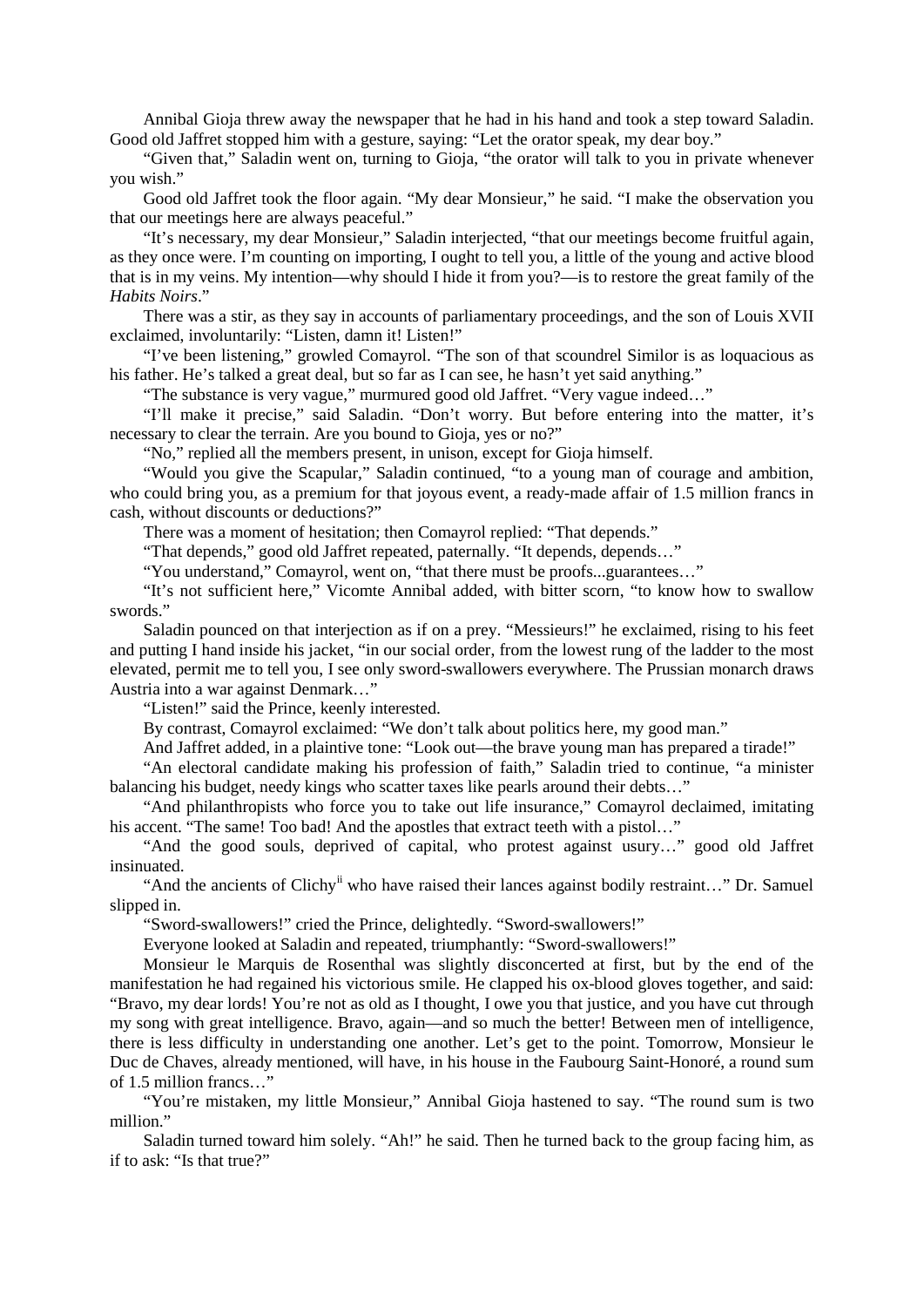Comayrol addressed a mocking nod of the head to him, which good old Jaffret translated thus: "My dear young man, you have all my personal sympathy, but you've arrived a little too late."

Saladin remained pensive momentarily, then asked himself, aloud: "Will there be 3.5 million francs in the Hôtel de Chaves tomorrow, then?"

"That's 100,000 piastres that you want to slip into your own pocket, then?" said Annibal Gioja, who had not heard his final observation.

"What!" Comayrol cried, by contrast. "Three and a half million francs? Where do you get that calculation?"

"I'm sure of the figure of 1.5 million," Saladin replied. "You appear to be sure of the figure of two million. Evidently, the two sums must be distinct."

Jaffret pricked up his ears, like a good warhorse hearing the sound of the trumpet. "He has talent!" he repeated. "Let's get this clear. Where is your 1.5 million francs coming from, young man?"

<span id="page-2-0"></span>"From Brazil," Saladin relied, without hesitation. "Now that I think about it, your two millions must be coming from Paris." Interpreting as a response the play of physiognomies that surrounded him, he added: "I've got it! Have you the means of getting hold of the two million?"

Comayrol made a noble gesture. "We're not entirely clumsy, Monsieur le Marquis," he replied.

<span id="page-2-1"></span>"I'll be precise," Saladin persisted. "Let's not joke any more, Masters. Can you regard the two million as yours already? You're hesitating! So you're still seeking…seek no longer! When I say I'm bringing you a project, it's because I'm bring you a project."

He emphasized the final word and his round eyes made a tour of the audience, pricking each member with a cold and piercing gaze.

Jaffret, Comayrol and the doctor wore astonished expressions. Gioja lowered his eyes. The Prince rubbed his hands and exclaimed, on his own: "Very good! That suits me!"

"Whether it's 1.5 million francs, as I believed, or 3.5 million, as it now appears," Saladin continued, "I say that the deal is done, since from tomorrow on, I can get as many men as you wish into the Hôtel de Chaves, at any hour of the day or night you might choose."

"Damn!" said good old Jaffret. "That's very kind of you, my dear boy."

"What are your means?" asked Comayrol.

"I ask permission," Saladin replied, "to keep that to myself, until we've concluded our arrangement."

"To conclude an arrangement, it's necessary to know, damn it!"

"Let's not fall into a vicious circle," said Saladin, whose voice took on a veritable authority again. "Besides, we haven't finished with the preliminaries. In the capacity of Master—*Père*, since that's your term—I claim the lion's share, and I'll only work if I'm the Master."

"That's plain enough," said Comayrol.

"As honest as gold," agreed good old Jaffret.

"What do you mean by the lion's share?" demanded Dr. Samuel.

"If it were only a matter of my 1.5 million francs," Saladin replied, "I'd have to demand half."

"Half!" cried the audience, in chorus. "Don't make us laugh!"

"But," said Saladin, "since there's another two million besides, each of us will keep his own part; you get the two millions and I'll have the 1.5 million."

Good old Jaffret blew into his cheeks.

"Damn!" said the Prince.

"You're mad, old chap," Comayrol decided.

Gioja laughed into his tinted beard.

"That's the way it is," Saladin said, tranquilly. "Take it or leave it."

"With 1.5 million francs," Samuel observed, "one could buy all the locksmiths in Paris."

"You don't get it!" Comayrol riposted, laughing. "Our new Master wants to make us pay for the young and lively blood that he's going to infuse into our old veins."

"Exactly!" said Saladin. "I don't forbid you to find it dear, but that's my price."

"And what if it's not ours?" said Comayrol, staring at him fixedly. His cheeks were scarlet, all the way to his ears.

Saladin met his gaze and replied, coldly: "That would be annoying, Monsieur Comayrol. What I have in mind is that you'll indulge my caprice this evening, or I'll abandon you."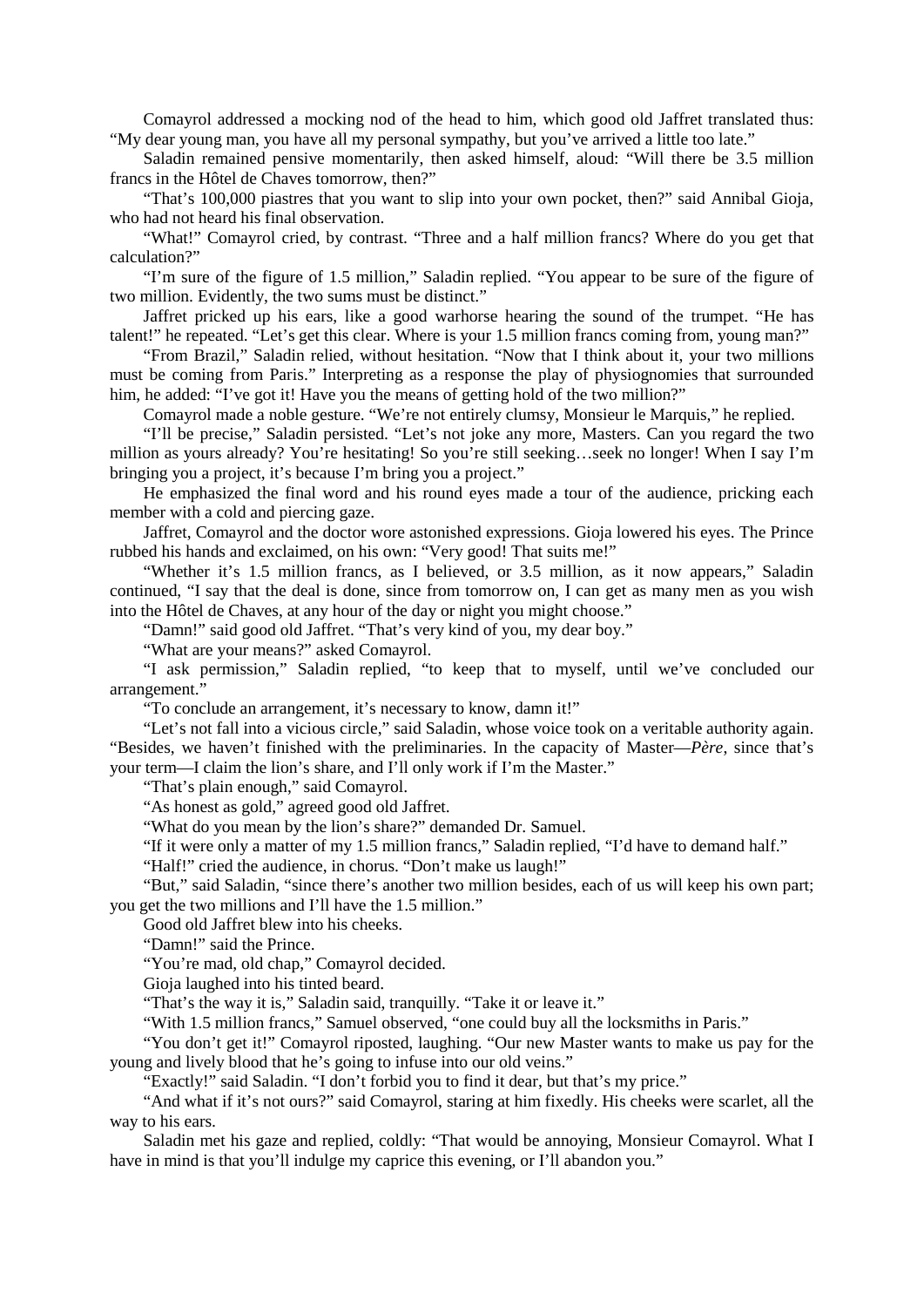The members of the club tried to laugh, but Saladin repeated, emphasizing his words: "I'll abandon you…to begin with. Then I'll make a career in the administration by revealing your pot of roses."

He was sitting, as we have said, facing a group formed by the doctor, Jaffret, Comayrol and the Prince. Opposite him, above the divan that served to seat those gentlemen, there was a large mirror. Behind him, touching the back of his chair, was a table supporting a lamp. Behind that table, Annibal Gioja was standing, sometimes immobile, sometimes pacing back and forth.

As he pronounced the final word, Saladin saw the eyes of his four interlocutors fix themselves simultaneously on Gioja. He knew where Gioja was. The mirror, though smoke-stained, sent back the image of the Italian, of whom he had not lost sight for an instant. Something glittered in the latter's right hand as he took a step toward the table. The eyes of the four members of the Black Silk Bonnet Club were lowered at the same time, and good old Jaffret shivered slightly.

"Well," said Saladin, "Victomte Annibal hasn't lost his Neapolitan habits." He turned his head negligently.

The Italian moving toward him stopped abruptly—but when Saladin had resumed his position relative to his four interlocutors, the scene had changed completely. Each of them—even good old Jaffret—had a knife in his hand.

"What will Monsieur Massenet say?" asked Saladin, laughing.

"Massenet won't say anything," Comayrol replied, getting to his feet. He *eats in*. You're fried, my lad!"

Without turning round, Saladin picked up the lantern from the table, which was within arm's reach, and raised it above his head.

At he same moment, there were three sharp raps on the panes of the window overlooking the alleyway.

The knives disappeared as if by magic, and everything fell silent—even the sound of breathing.

"The shutters aren't closed today!" whispered Comayrol, after a few seconds, punctuating the sentence with a Southern curse.

"Why aren't they closed?" added good old Jaffret.

"They were closed," Saladin replied. "Firmly closed—but I made my tour before I came in, with Papa. One has a few good friends nearby."

"*Bonjour*, old folk!" shouted a voice from the alleyway outside. "How are you, today?"

Comayrol ran to the window and opened it. "Who's there?" he demanded.

There was no reply. His gaze interrogated the dark alleyway, which seemed to be deserted.

In the meantime, good old Jaffret took hold of Saladin's fingers with the hand that had formerly held the knife, and squeezed them affectionately, whispering: "This whole little scheme is remarkably intelligent, and I give you my vote with all my heart, Biribi."

The Prince, who had moved around the table, touched Dr. Samuel's shoulder. "You wanted a man," he said. "Here's one."

"I don't know about that," the doctor said. "We'll see."

Saladin replied to good old Jaffret: "It wasn't hard to do. You're aging bandits, ripened by retirement. I'd have acted otherwise if you'd been 20 years younger." He added: "Shut the window, Papa Comayrol. You're still the greenest of the gang, and by searching hard, one might still find muscle under your skin. Word of honor, though, you're in need of renewal. Your five daggers were so funny! I thought I was in a wax museum."

Comayrol stayed by the window, not concealing his bad temper. "You're right, little one," he pronounced, through gritted teeth. "Fifteen years ago, you wouldn't have had time to lift the candle!"

Saladin blew him a kiss. "We'll be good friends, old chap, the two of us," he said, "when you've sworn obedience to me. Come on! Let's not go to sleep. Put on a semblance of deliberating a little, my venerable friends, while I pretend not to be listening, and then you can give me your official response."

He moved away from the divan and went to pick up *Le Journal des Villes et Campagnes* on the far side of the room.

The members of the Black Silk Bonnet Club formed a group, and good old Jaffret said in his softest voice: "Annibal Gioja, respected Master, I request the floor. You'll give it to me? Thank you. You're sacked, my lad, and that's no bad thing."